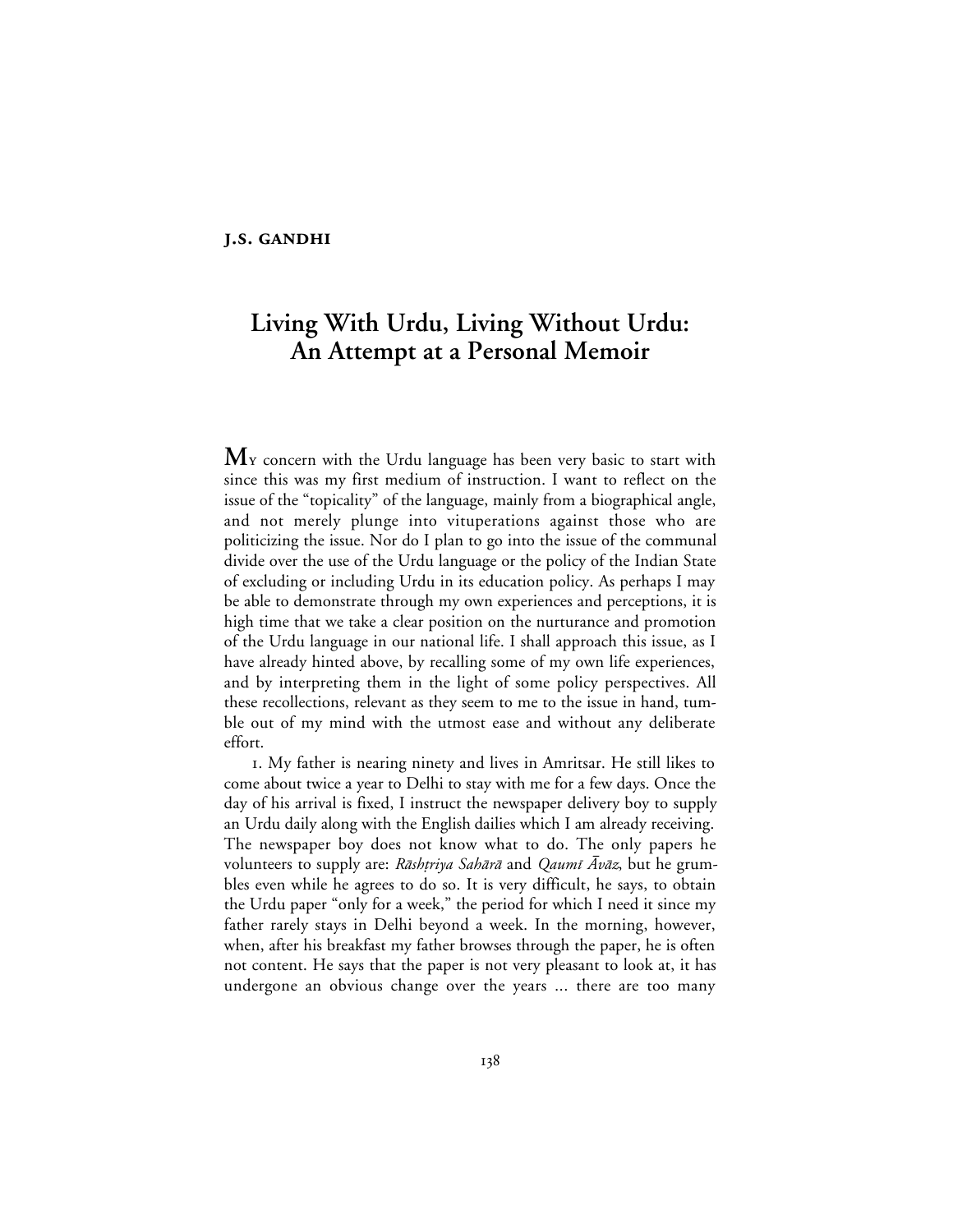advertisements, etc., etc. I can appreciate only to an extent what he personally feels, but I do realize that the cultural ambience has changed and I also feel it, but in my own way.

. I am standing in a row along with other Second Standard students, holding my takhtī (a wooden board) with Urdu dictation written on it. The teacher, a sardār-jī, walks by the row giving an approving or disapproving nod each time he passes a student. When the "mistake" detected by him is a serious one, he looks furiously at the defaulter who then stretches out his hand and the teacher obliges with a matter-of-fact cut with his cane; the student caves with a "hiss" and again picks up his takhti.... The image rolls on.... I could never connect with one "Sharma" boy who always wrote correct dictation and wrote it beautifully, for which he received an occasional pat from the teacher. Ahmad, on the other hand, was my close friend and wrote as wretchedly as I myself did.

3. As recently as 1996, I heard a speech being made by a mullah on the issue of Muslims and their status as citizens of India. "... We cast our lot with India and now we are suffering for it ... we are being made to realize that we cannot hold our heads high like members of other communities ... we cannot learn our own language—Urdu, the language of Muslims is being slaughtered ...." He went on but the latter part of his speech fell upon my deaf ears. I felt a strange churning in my stomach. "Is Urdu the language of Muslims only?" I asked myself. "Is it not my language? I learned it as others may have done. Are the ghazals sung by Jagjit Singh read out to him by some Muslim friends? How is Urdu the language only of Muslims? Is the Holy Qur'ān written in Urdu—no, it is not! Then why is Urdu the language of Muslims!"

4. It was the year 1966. I met Ramadani (a fictitious name) on the Delhi University campus. I studied at the Delhi School of Economics and often stayed on the campus after my classes were over. With Ramadani, as with others, I took long walks. Whenever I was with Ramadani I exchanged ideas with him on the integral character of Indian culture, cutting across communal lines. I still remember he spoke with a slight slur, unable to pronounce "k" properly so often he uttered "t" instead. He sometimes shared with me his dread of living in Indian society where he might not be able to pursue a successful career. All this, he said, was very vital for him since he had so many sisters to marry off. During our long walks we would discuss our dream projects for promoting greater harmony and mutuality among Hindus, Muslims, and Sikhs. After I left the campus I never heard from him again. Later a friend told me that Ramadani had settled in some Arab country as an Arabic teacher. He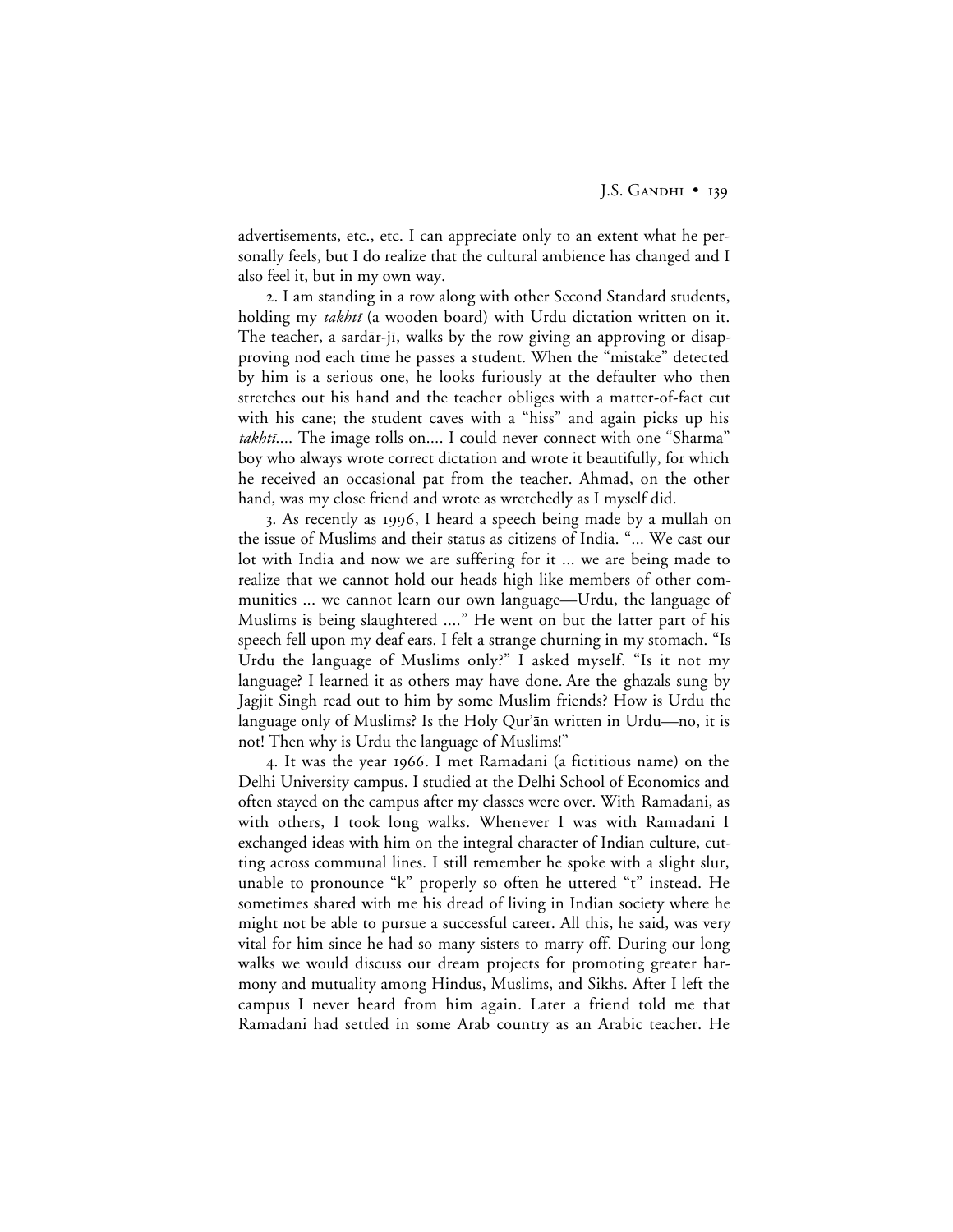would have surely paid several visits to his homeland but he never met with me then.

5. It was the time of happy juvenilia in the early 60s and I was living in Simla tinkering with the idea of passing the IAS examination, though my heart was not in it. I never missed any opportunity of developing friendships with "literary" or *adabī* persons. Several mushā'iras (poetic symposia) were held during my four-year stay in Simla. One characteristic feature of these functions, I recall, was that all the participants were non-Muslims. Probably there were no Muslim poets around that the organizers could possibly invite. It used to be a happy time, and the symposia were very popular. As I recollect, the language used by the participants was simple Urdu, no heavy Persianized expressions! There were women participants, too, who read their poems. One such composition, I distinctly remember, was by Krishna Kumari Shabnam. The *misra'-e tarh*, the repeated refrain, was "Ham sē sijdōn kī ummīd kyūn, tum kahān ke khudā ≥ga'®*!*"

6. Sometime in the year 1993 I met an old Muslim friend of mine and we had a long chat. In order to get up to date we talked of various things from the past. Unmindfully I got into the old mould and started using a few simple Urdu expressions. He felt uncomfortable and told me to talk in simple "Hindi."<sup>1</sup> I asked him why and he said that by using Urdu expressions I was being ostentatious. I felt shocked....

. One time I was invited by a friend to participate in the Urdu Day celebrations and to share my thoughts about the language with my colleagues and students. When called upon to speak I narrated how I had grown up in the midst of Urdu-knowing and Urdu-speaking people, how the joy of living for me implied that I could enjoy the language being spoken and appreciated. I also shared with the audience how proud I felt about the fact that I had known some people who went on to become

 $\overline{\phantom{a}}$ <sup>1</sup>I wish to put it on record that I took no degree or diploma in Urdu language as a part of my education; Urdu was simply my medium of education, wholly until the Fourth Standard and partially until I matriculated. Besides this I kept reading Urdu fiction and poetry which was not at all out of place with my normal routine and could not be seen as denoting a distinctive trait or special cultural embellishment. Rather, it was just as much of a routine with friends who grew up along with me.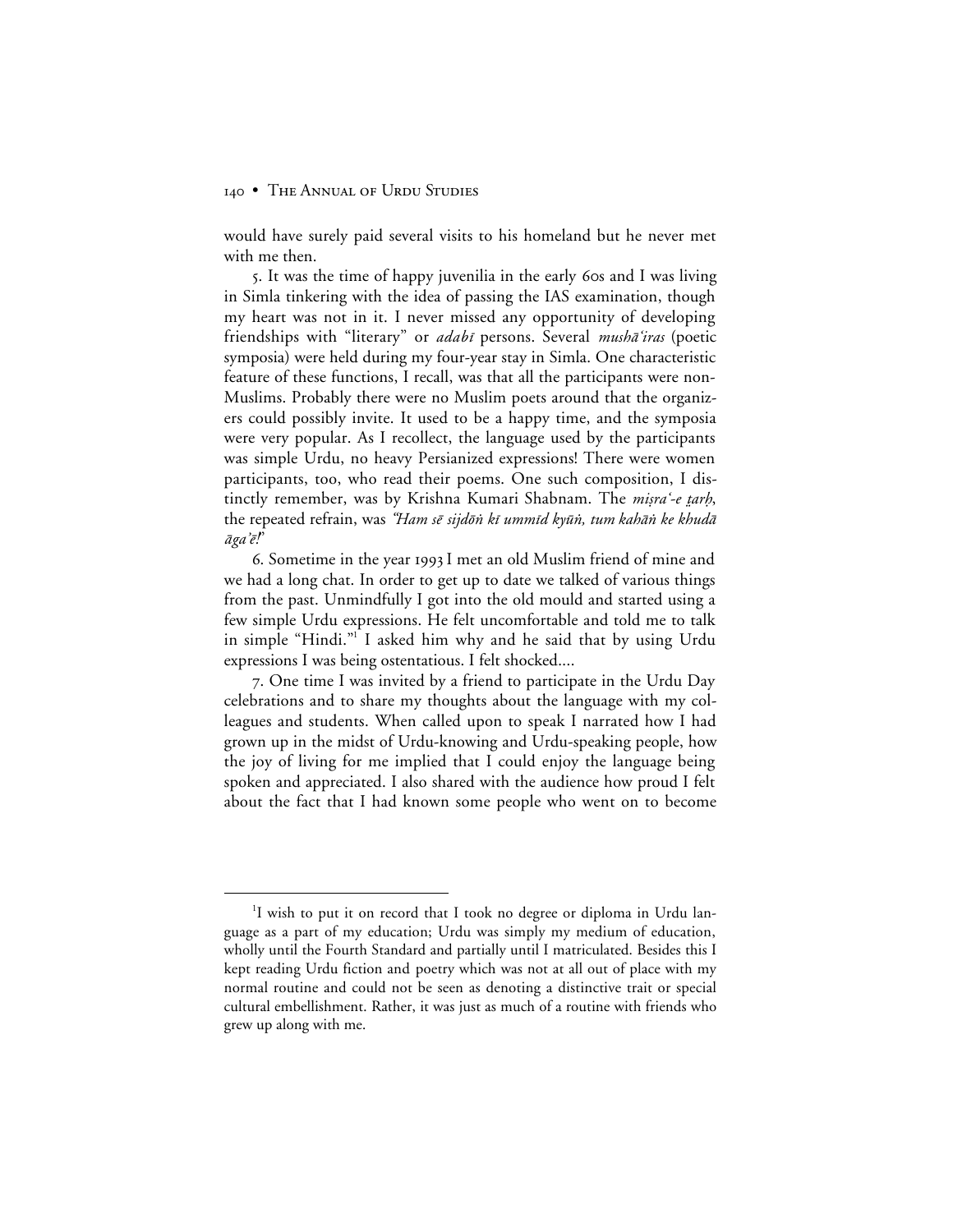well-known writers.<sup>2</sup> I sat down after a brief speech. The gentleman who presided over the function suddenly referred to my great love for the Urdu language. I grew red in the face realizing fully that I had only a basic access to the language and could not, by any standards, be called an adabī shakhsiyat. What really shocked me was the fact that this gentleman started praising the fact that I could converse in Urdu. I remember clearly what went on in my mind at that time. I was thinking, "Even if I try, can I divest myself of the Urdu language which has already become a part of my mental and emotional architecture? This was my first medium of instruction. Why should I be praised for being what I am …?"

8. I was leaving for Paris in April 2000 on a month-long invitation to do some research. I had gone abroad before but this time I felt a bit nervous. Perhaps I am too old now. I said to myself, "One full month away from home, my God!" But leave I must. Everything was settled, the required formalities were taken care of! I decided to visit my university library. I browsed through the books in my own subject area and found them a little too familiar, a bit too pedantic, unable to create a different mood or provide cheer in the lonely moments that lay ahead. Unwittingly I found myself foraging through the works of some Urdu humorists, Krishan Chandar and others. I picked up *Takkaluf Bar-Ţaraf* by Mujtabā Husain. Later, while in Paris, even though the daily routine was very hectic I found time hanging heavy on my mind after the day's work was over. Takkaluf Bar-Ţaraf provided great relief and lifted my soul from its painful sullenness. I would read a chapter or so before I fell asleep, exercising restraint so that the little book might not finish too soon.

. Just when I was about to finish this brief paper, an acquaintance from my hometown visited me and delivered a letter written by my childhood chum, whom I had been scouting for the last several years and hadn't seen for about 45 years. As far as I remember, when the two of us had parted company in the early 50s his family had moved away to a nearby town. We had just completed our matriculation. I tried all these years to establish contact with him until the other day when his letter arrived, written in Urdu. Both through his script and handwriting I could

 <sup>2</sup> <sup>2</sup>One such well-known person was the Urdu poet Puran Singh Hunar who authored a collection of poems,  $\bar{A}$ hang-e Ghazal, which was very well received in literary circles. Hunar Sahib had been my teacher in school. After the publication of this collection he was often referred to as "ustad sha'ir." He has since passed away.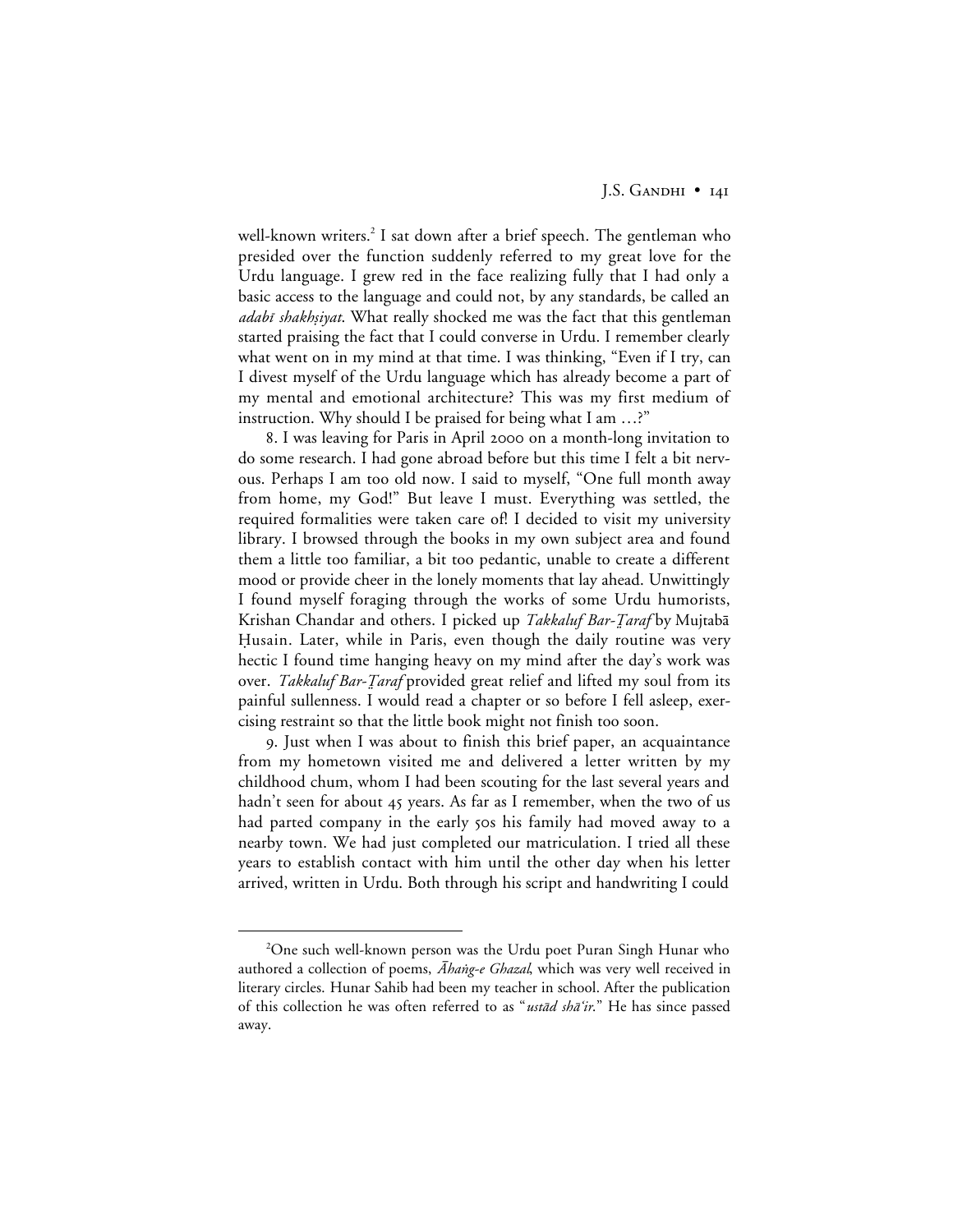clearly discern the profile of my friend, his face, his entire being. The past was virtually in my lap once again. My friend could not have done any differently than write in Urdu. This was the only medium he knew for writing a letter to me. It was the medium we had learned together.

#### **Comments, Deductions and Observations**

The above recollections are not meant to draw any "flawless" empirical deductions from or to draw an overall trajectory of the development of the Urdu language in the last fifty years or so. Nor are they meant to sentimentalize the issue by recalling subjective situations. Also, there was no *deliberate* selectivity in recalling these situations. Rather, they all tumbled out of my mind involuntarily as I addressed myself to the question of "Urdu in our lives." I am also sure that those who have studied and grown up along with me would not view these experiences as odd or atypical. But even so, I can very legitimately be asked what the import of these recollections is. Why such nostalgia? What do these memories imply?

. First of all, my life profile as recollected above reflects the declining use and currency of the Urdu language in our daily lives. And, as a matter of *methodology*, for discerning this decline, one does not need to sift through a plethora of policy documents or interpret the public postures—sometimes strange and outlandish —taken by our "esteemed" leaders in the last fifty years or so. Instead, one could arrive at a completely valid perspective using an age-old *sociological technique,* i.e., by talking to people who were either attaining or had already attained adulthood around the time that the partition of the country took place. On my side of the country, therefore, those of my generation or of my father's generation would remember with a wrench the aura and ambience of Urdu in their lives, the easy, natural and automatic access that they had both to its letter and its literary products—poetry, fiction, or even the poetic symposia that were held frequently.<sup>3</sup> It also needs to be emphasized that it is not ordinary Muslims but their self-styled leaders, including some self-righteous researchers and scholars, who have made

 $\frac{1}{3}$  $T^3$ The important part that events like symposia played in yesteryears was to reinforce inter-community, inter-religious togetherness.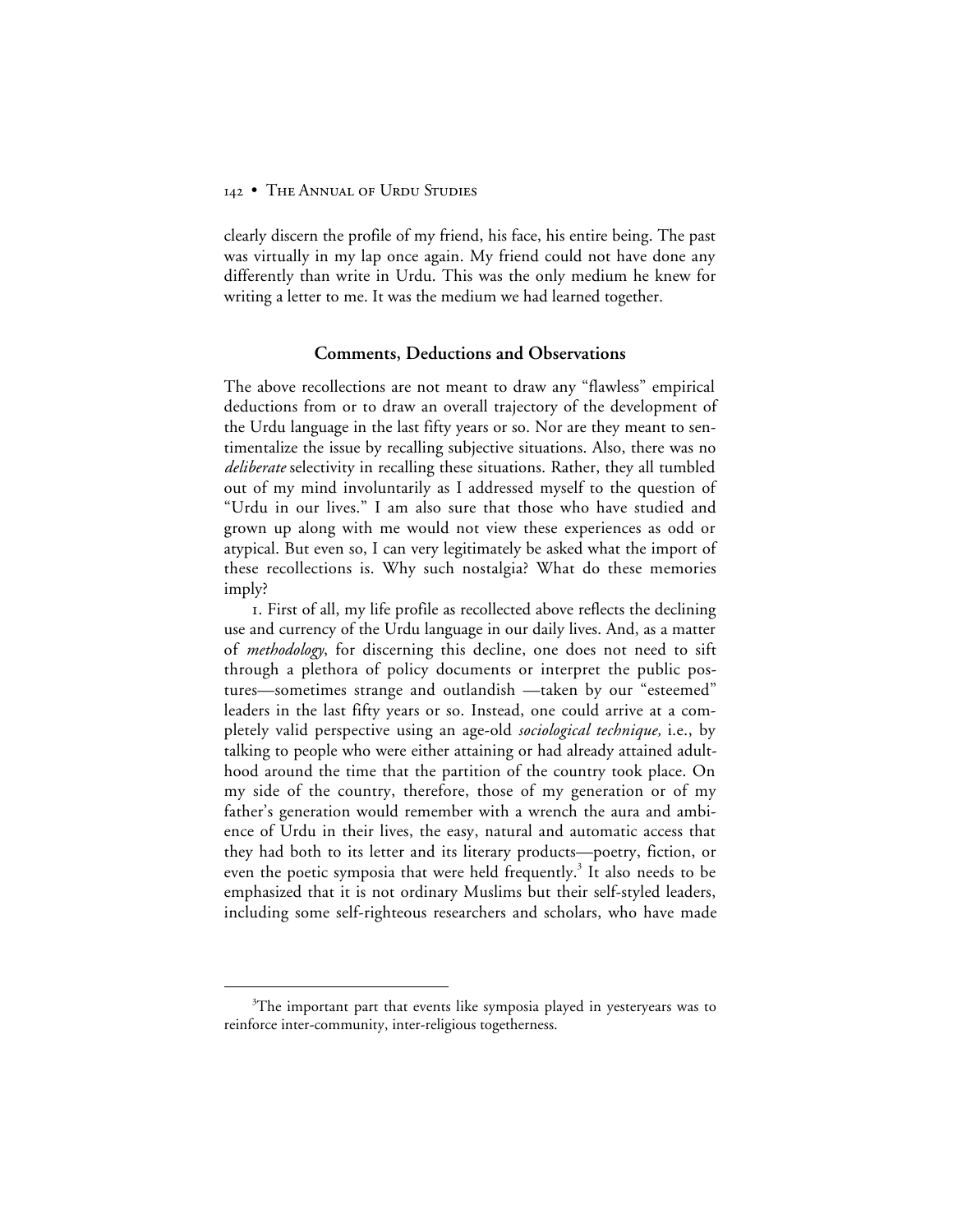and still continue to make tireless claims of the *cultural exclusivity* of Muslims over the Urdu language.

. The most tragic occurrence of recent times in India, therefore, has been the linking of Urdu with Muslims and the politicization engaged in both by the Muslim and non-Muslim leaders. This has happened through the conjunction of several factors. First of all, the language policy of the Indian government has been both confusing and willfully oblivious of the reality that *Hindustani* and not Hindi could justifiably be the lingua franca of the masses. As has been well-documented by several scholars, some of the nationalist leaders, including Pandit Jawaharlal Nehru, were pressured by the Hindi zealots to vote for Hindi as the national language of the country.4 This skewed and unrealistic decision resulted in a serious fallout, politically as well as in terms of communal disharmony, in the years that followed. The incendiary manner in which the implementation of this decision was greeted (particularly in the south) is history now, and quite sordid at that. It was actually in keeping with the spirit of this decision that states like UP laboriously and ridiculously went about denying Urdu its rightful place as the third "modern" language.<sup>5</sup> Such developments gave enough space and opportunity to the clerics and political opportunists, among both the Muslims and the Hindus, to spew fiery slogans and vitiate the social and political scene.

. It seems absolutely logical and sensible not to lay waste the integral character of the Urdu language and thereby let go of one of the sources of national togetherness. To appreciate this it is as desirable to understand the historical backdrop in which the language came into being—viz., as a medium of communication among the Mughal *lashkars*, as to understand the fact that Urdu draws copiously from the vocabulary of diverse languages like Turkish, Persian and Arabic, as well as several indigenous and local languages spoken in the country. That this is very plausible and

 $\overline{4}$ Harish Narang, *Language Policy and Planning in st Century India*. First Dr. Zakir Hussain Memorial Lecture, Dr. Zakir Hussain Study Circle, Jamia Nagar, New Delhi, 1998. As Professor Narang mentions, this decision, to start with, was taken by the Congress Party and later incorporated in the Indian Constitution. [Article  $343(i)$  states: "The official language of the Union shall be Hindi in Devanagari script."

<sup>5</sup> This was done so shabbily that it would, perhaps, be difficult to find another example of this kind of administrative high-handedness; learners were given the choice of *Sanskrit* as a "modern" language instead of Urdu.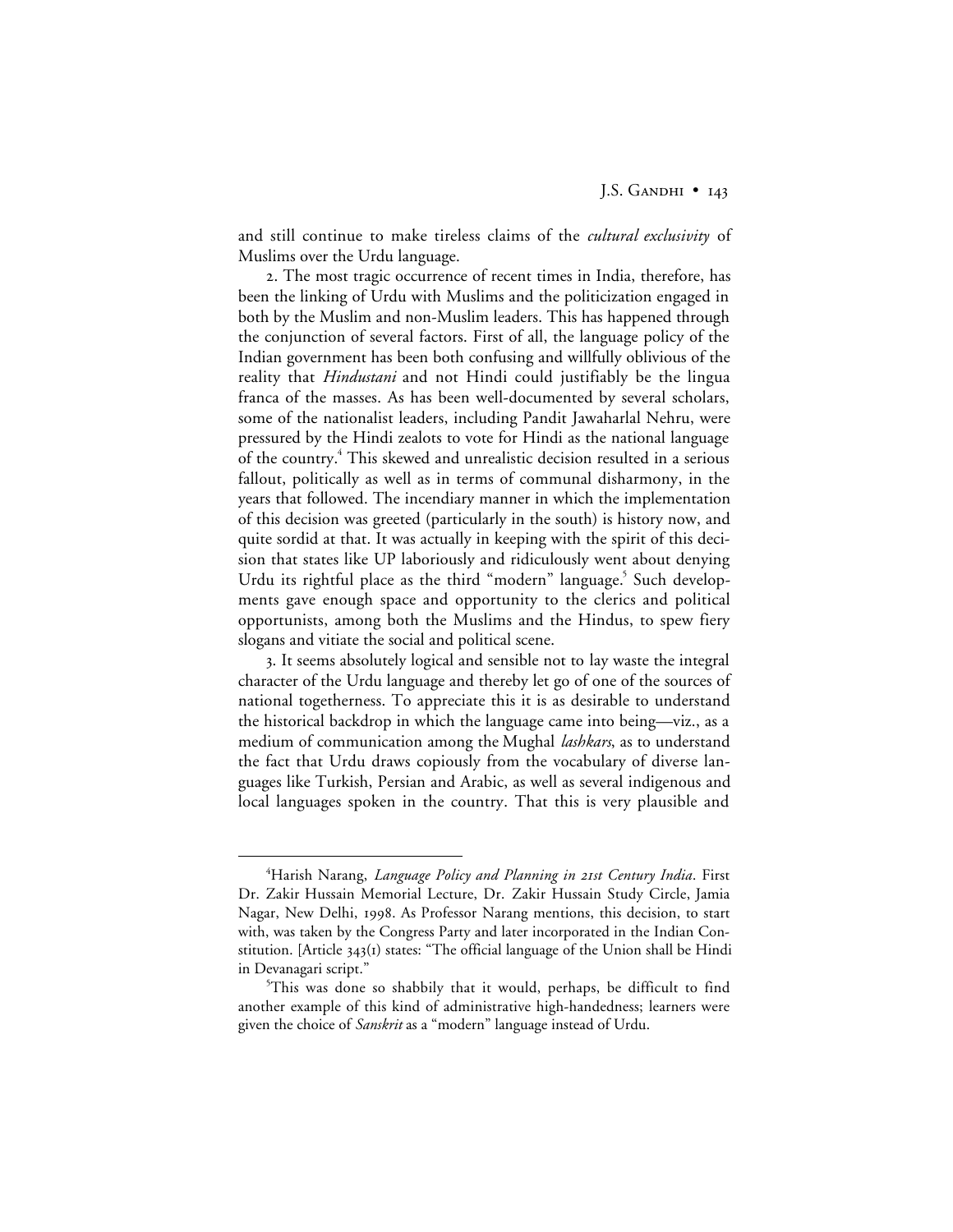achievable can be easily understood by considering the fact that the language, through its refinement over the last three centuries or so, has naturally drawn from a large number of linguistic traditions. Reciprocally, various linguistic traditions, including those from the south of India like Telugu and Kannada for example, have been enriched by the Urdu language. Panjabi, which is associated with the Panjab and Panjabis, inheres a huge stock from the Urdu language. To appreciate the wider cultural context of *linguistic integration* one simply needs to consider the historicity of medieval poetry (particularly devotional poetry), which employs a large number of words from Persian and Arabic—the foundational languages of India. For instance, *Jap Sahib*, one of the holy compositions of the Sikhs by the tenth guru, Gobind Singh Ji, is heavily inlaid with Persian and Arabic vocabulary, besides Sanskrit, Braj, Avadhi, etc. This composition invokes the Almighty through His various attributes. Sample the following:

> *Zaminul zaman hain Amikul iman hain, Karimul kamal hain, Ki jurrat jamal hain*.

Further:

*Ki sahib dimag hain, Ki husnal chirag hain, Ki kamal karim hain, Ki razaq rahim hain*.

I would like to offer yet another illustration of this traditional cultural capital of India, linguistic integration, which has found rich and fervent expression in the holy book of the Sikhs, the *Adi Granth*, which was compiled sometime in the medieval period.<sup>6</sup> It would be churlish, or even

 <sup>6</sup> This is of special significance for the simple reason that the languages in which the canonical texts of various religions—Christianity, Islam, Judaism, Hindu—have been written are held to be sacred and are also identified with the corresponding communities. As against all these, the *Adi Granth*, the religious text of the Sikhs, draws heavily from the various languages spoken around the time of the Granth's compilation, not only in various parts of India but also in certain other parts of Asia and the Middle East, such as Pashto, Arabic, Persian, etc.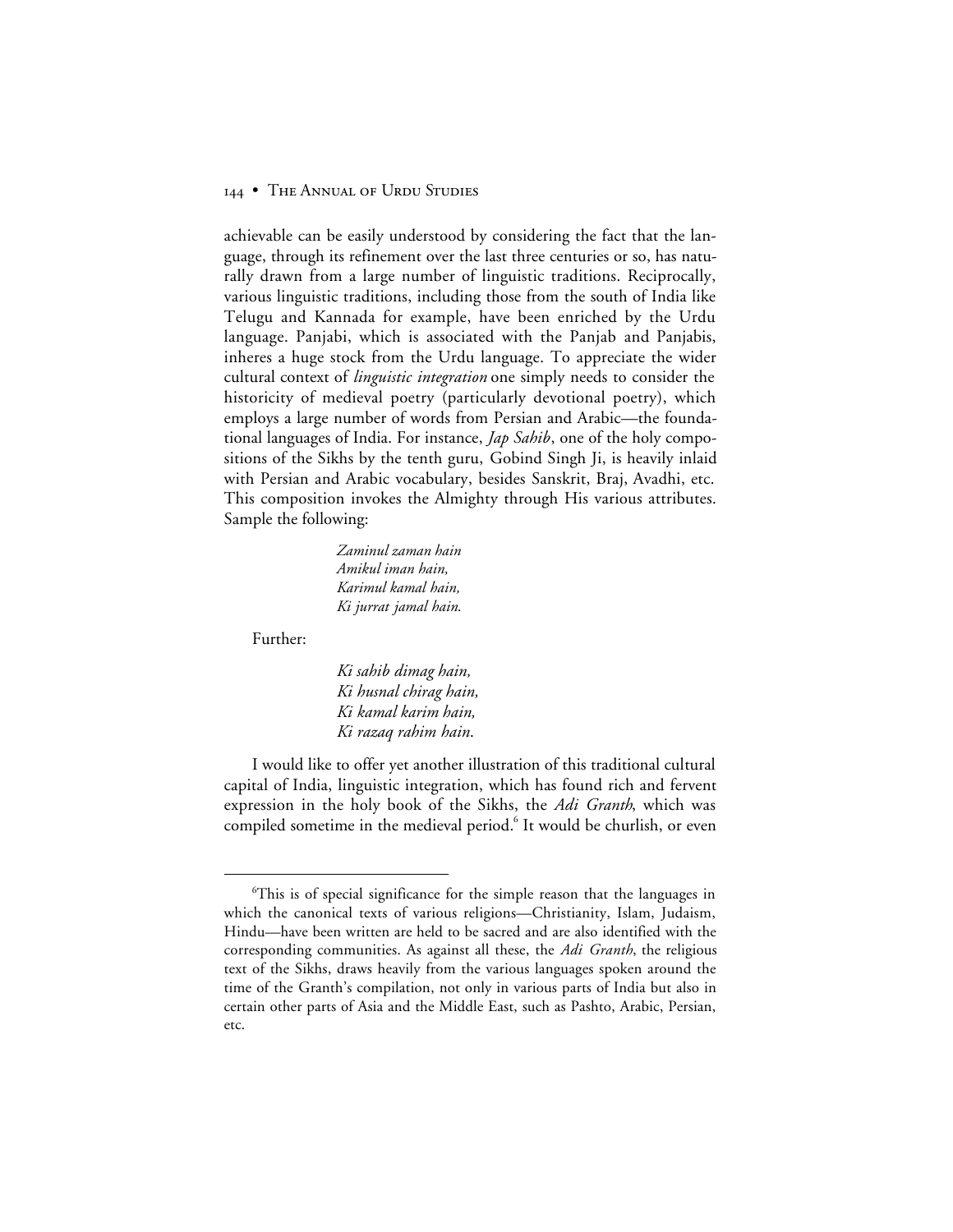suicidal, to let go of the integral framework which has provided the cultural backdrop of Indian society for centuries—both for intra- and inter-community communication. As an application of this macro logic, we may say that Urdu needs to be preserved and perpetuated so that it can serve as the fountainhead of communication across diverse communities.7

# **What Needs to be Done?**

Let me now briefly consider some of the core issues linked with the "appropriate" language policy being proposed by a wide range of scholars. I don't think it necessary to list all the minor variations on this theme. Instead, I will attempt a broader canvass of what, in my opinion, needs to be done in this regard and why. In doing so, I dare say, I will eschew the temptation—very difficult to steer past normally—of launching a critique of the state policy, of finding fault with leaders, parties and ideologies. But, first the question of why?

. As I have already mentioned, the *integrating* character of the Urdu language is a time-tested resource and, therefore, should not be ignored by anybody even dimly imbued with the sentiment of *national solidarity* or by the lovers of the Urdu language. That, for a variety of reasons, it is possible to bind people of diverse communities and ethnic stocks together via this common heritage and day-to-day use of Urdu cannot be doubted. Ipso facto, therefore, it would be foolhardy to think that the promotion of this language will promote the interests of only a specific community. It needs to be kept in view by all those voicing loud concerns regarding national unity that ignoring or deliberately suppressing the collective élan of Urdu would be tantamount to national suicide.

. It is indeed a jarring comment on the thinking of Muslim intellectuals and community leaders that despite repeatedly acknowledging that *mere* state subsidy cannot create conditions for the survival of Urdu, what they have mostly done is either criticize the government for neglecting the teaching of the Urdu language or for not providing adequate funds to run the various institutions assigned the task of promoting Urdu. It has

 $\frac{1}{7}$ <sup>7</sup>And the potentials for this are already there on account of the widespread popularity of several forms and literary products of the Urdu language such as ghazals, musha'iras, etc.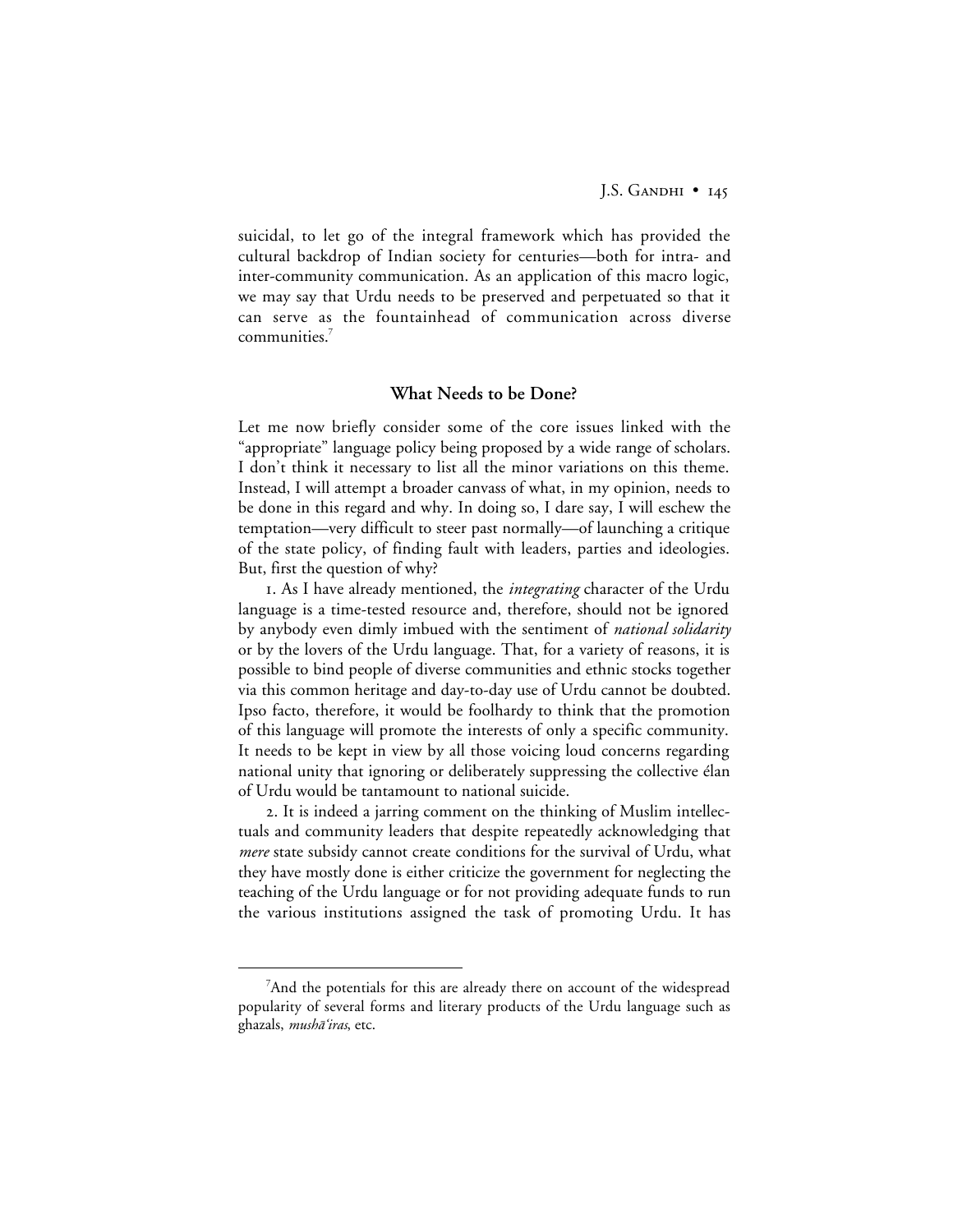somehow escaped their attention that perhaps the most essential requirement for increasing the chances for Urdu's survival is to garner the will and support of non-Muslims. This is especially so when such a *constituency* (of the votaries of the Urdu language) still exists despite discouraging circumstances for quite some decades. It is extremely vital that in any struggle for the promotion of the Urdu language, individuals, scholars and leaders from non-Muslim communities become involved.

. The most important consequence of perpetuating the over identification of Urdu with Muslims would be a further distancing between Muslims and the majority Hindu community. And to think that we can have a harmonious national life without enhancing goodwill and accommodation between these two segments of our society is to live in an imaginary world. And for achieving national unity one of the foremost mechanisms could be the promotion of the Urdu language through the joint effort of Muslims and non-Muslims. It is indeed tragic that the struggle for the promotion and protection of the Urdu language in the last few decades has been spearheaded mostly by the Muslim leadership—a phenomenon for which both the Muslim and non-Muslim leaderships are responsible. An expected and natural consequence of this has been a progressive withdrawal and disengagement of non-Muslim leaders from issues concerning the Urdu language. This phenomenon is an apt illustration of *structuration through signification*. That the repeated assertion over the years by the Muslim as well as non-Muslim leadership that "Urdu is the language of the *Muslims only*" has come to *structure* a false *social cognition* is there for all to see.

. The pursuit of an Urdu agenda exclusively by the Muslims and their leadership has brought to the fore, and also perhaps intensified, serious fissures within the Muslim community itself. Sometimes, of course, it has brought out interpersonal differences among Urdu scholars as well, expressed in very inelegant language, $\delta$  clashing headlong with each other

 <sup>8</sup> <sup>8</sup>These differences may pertain to whether or not some of the classical works of the Urdu language are translated into Devanagari script (Ather Farouqui vs. Ralph Russell), or whether (once again between the same authors) the *madrasas* could usefully play a role in the promotion of Urdu. These differences have been aired in *Economic and Political Weekly* 6 January 1999 and *Mainstream*, Annual . Additionally, Syed Shahabuddin (Letters to the Editor, *Economic and Political Weekly* 6 March 1999, p. 566, also pitches in with "If Urdu is still alive, despite suffocation in the Hindi belt, it is largely due to such utilization of the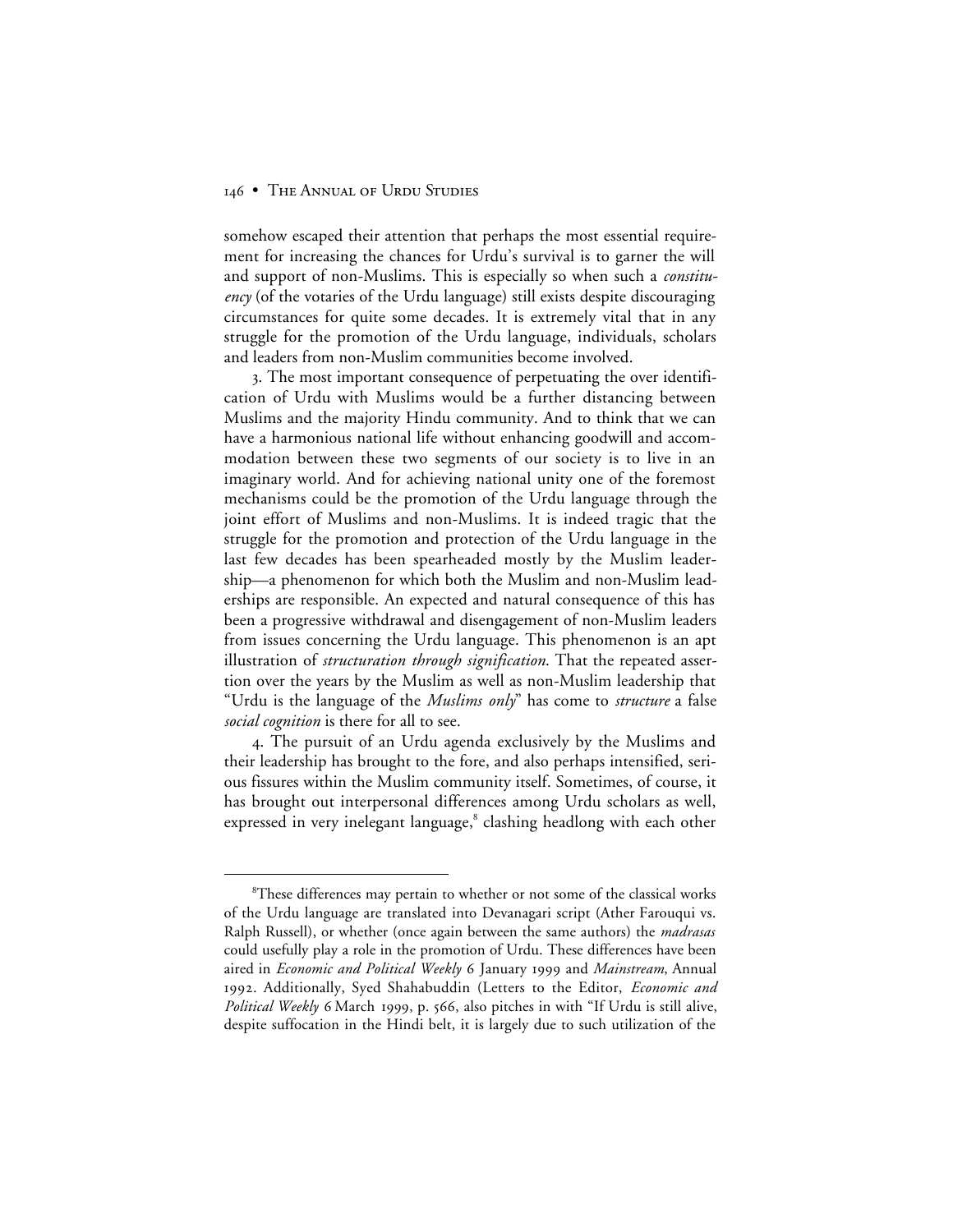J.S. GANDHI  $\bullet$  147

on what is the best pill for the rejuvenation of the Urdu language. I would like to report here the most recent and interesting manifestation of it.<sup>9</sup> As a part of my present effort in preparing this brief paper I went about exchanging notes with some Muslim scholars. I was shocked to know that almost none of them thought that the present conference was inspired by a genuine desire to promote the state of the Urdu language. Mostly the refrain was that, "It is all politics" and "some people are trying to gain prominence by organizing this conference."

This intra-community hostility merits some cogent explanation. First of all, this could possibly be an expression of jealousy or rivalry on the part of some members of the Muslim intelligentsia directed at those who they think might acquire some additional prominence by raising the "question of Urdu"—especially under the banner of a government-aided conference. During the preparation of this paper I did come across many Muslim friends who, alluding to the present conference, said that *on the part of the organizers, this was one way of getting close to the state apparatus*. Some also expressed, rather cynically, that *nothing could be done about the decrepit state of Urdu and that it was a lost cause*, etc. and that those exhibiting a loud concern for the Urdu language were merely playacting.<sup>10</sup> This indeed is a grim situation and demands serious thought!

# **A Recipe for Urdu, Its Health and Survival**

I wish to conclude my discussion with some clear suggestions and guidelines that, in my humble opinion, must be followed if some headway is to be made out of this imbroglio. I say all this with complete candor, risking causing some offense to friends and colleagues. But there is no escape:

. First and foremost, the efforts for the promotion of the health and perpetuation of the Urdu language have to be viewed and pursued not as a *jihad* but as an all-embracing movement in which all those having any love or affinity for the language have to be involved. As all scholars

 $\overline{a}$ 

muktab-madrasa system. Given the situation, I would not have Urdu expelled from the madrasa milieu, when I have no alternative to offer."

<sup>9</sup> To me it has the most relevant and significant *sociological* meaning.

<sup>10&</sup>quot;Several other issues are associated with the question: Is Urdu the language of Muslims alone? The most important of them is whether Urdu will have a life of more than a decade or so." Ather Farouqui, *Mainstream*, Annual 1992, p. 106.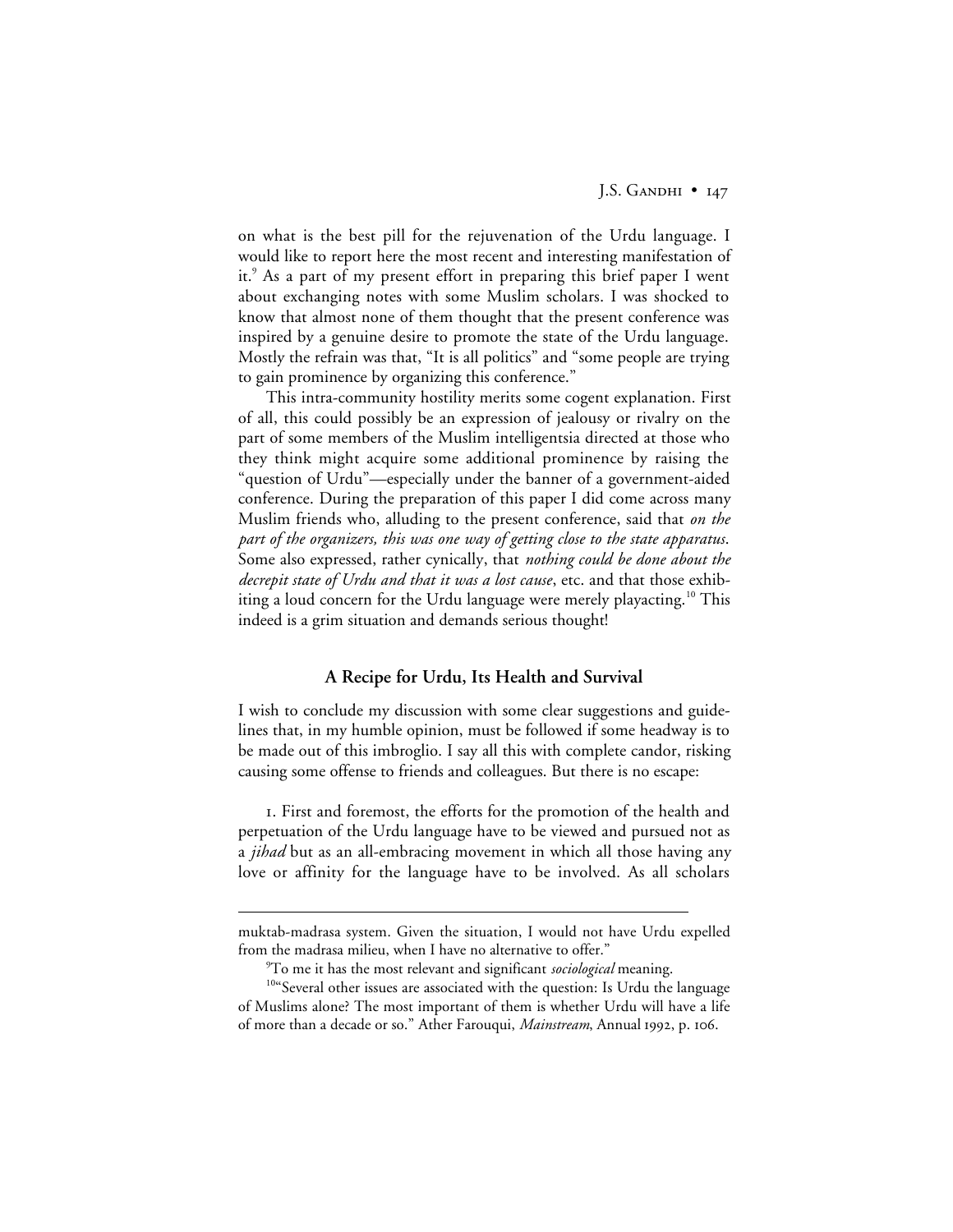analyzing the phenomenon of the neglect of the Urdu language would bear out, a consolidation of forces—located both in the state apparatus as well as out in the broader society has been responsible for the neglect the language has suffered so far. Any declaratory (*i'lāniya*) *jihad*, therefore, is bound to prove counterproductive, encouraging all those forces to come together once again and resolutely try to retain the ground (wherein "Urdu" has been on the run) held during the last fifty years or so.

. It is therefore essential to involve all those forces, groups and persons, among both Muslims and non-Muslims, in evolving steps and policies that need to be followed in order to promote the Urdu language. As pointed out already, the role that non-Muslims can possibly play in the whole process has been piteously ignored. The goodwill of those who have not yet gone off the scene but have had their basic grooming via the Urdu language and its associated culture must be harnessed and somehow turned into a viable *constituency* to pressure the state into conceding Urdu an added space in the state administration in some states like UP, Bihar, Punjab, etc.

. Carrying the same logic further, one may also say that in the functioning of some of the state-funded bodies set up for the promotion of the Urdu language, non-Muslim scholars and policymakers must be involved to lend the "promotion of Urdu" agenda an acceptable public face, something which has been lost increasingly over the years.

. Apart from the efforts that members of the Urdu-speaking community may be making in deliberately teaching Urdu to their children, the *madrasas* must also play their part. One way they can do so is by letting some prominent, well-known people with a high-profile background in secular education play an effective role in administering these *madrasas* and developing useful liaisons with other institutions, including industries and education ministries in various states.<sup>11</sup>

. Finally, an all-out effort with an all-embracing, cross community support base must be launched to extend Urdu-based primary education wherever justified, even according to the existing governmental norms. In

<sup>&</sup>lt;sup>11</sup>Once again, the importance of including some well-meaning non-Muslims in the *madrasa* administration cannot be overemphasized.